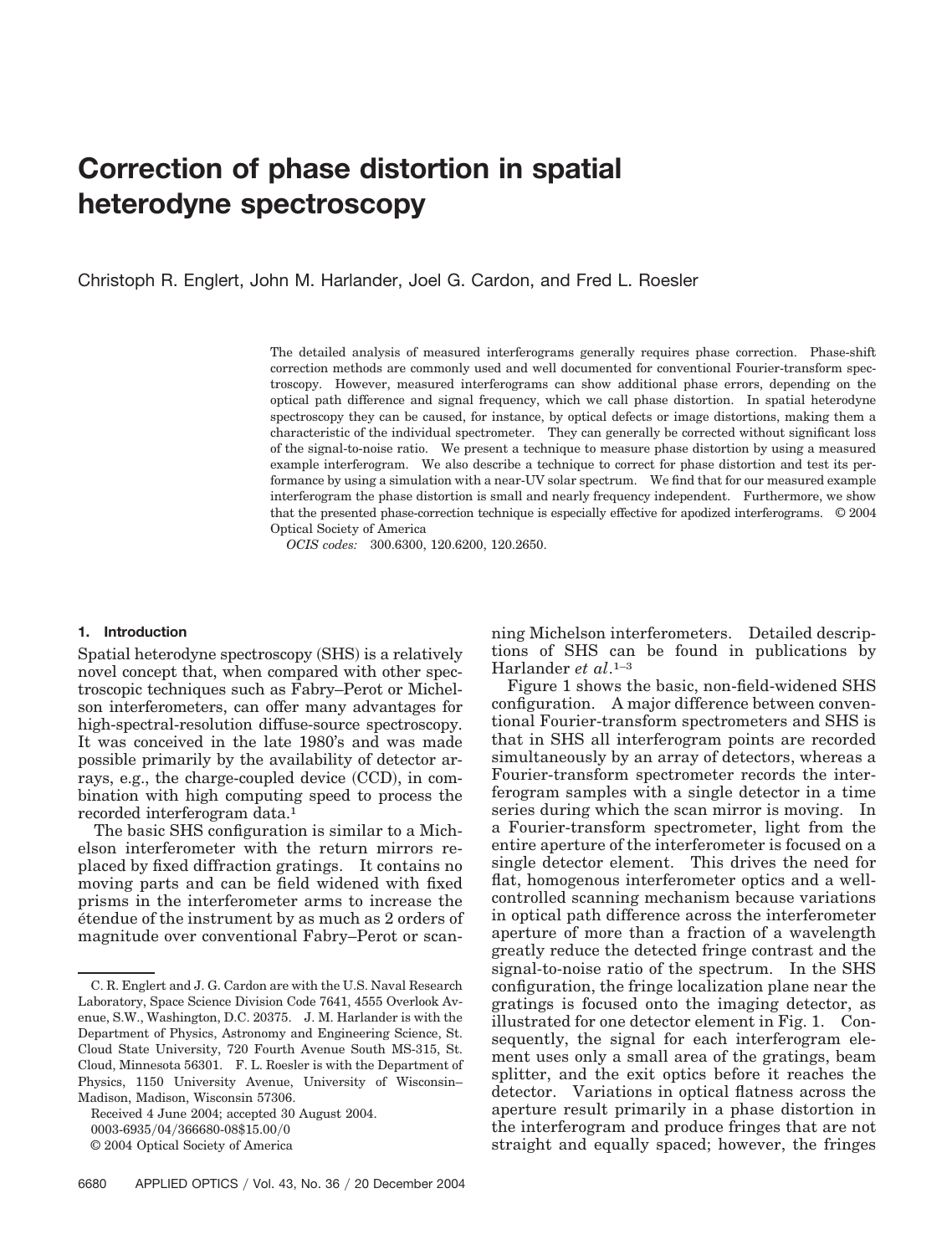| <b>Report Documentation Page</b>                                                                                                                                                                                                                                                                                                                                                                                                                                                                                                                                                                                                                                                                                                                                                                                                                                   |                             |                              |                                                   |                         | Form Approved<br>OMB No. 0704-0188                 |  |
|--------------------------------------------------------------------------------------------------------------------------------------------------------------------------------------------------------------------------------------------------------------------------------------------------------------------------------------------------------------------------------------------------------------------------------------------------------------------------------------------------------------------------------------------------------------------------------------------------------------------------------------------------------------------------------------------------------------------------------------------------------------------------------------------------------------------------------------------------------------------|-----------------------------|------------------------------|---------------------------------------------------|-------------------------|----------------------------------------------------|--|
| Public reporting burden for the collection of information is estimated to average 1 hour per response, including the time for reviewing instructions, searching existing data sources, gathering and<br>maintaining the data needed, and completing and reviewing the collection of information. Send comments regarding this burden estimate or any other aspect of this collection of information,<br>including suggestions for reducing this burden, to Washington Headquarters Services, Directorate for Information Operations and Reports, 1215 Jefferson Davis Highway, Suite 1204, Arlington<br>VA 22202-4302. Respondents should be aware that notwithstanding any other provision of law, no person shall be subject to a penalty for failing to comply with a collection of information if it<br>does not display a currently valid OMB control number. |                             |                              |                                                   |                         |                                                    |  |
| 1. REPORT DATE<br><b>JUN 2004</b>                                                                                                                                                                                                                                                                                                                                                                                                                                                                                                                                                                                                                                                                                                                                                                                                                                  |                             | 2. REPORT TYPE               |                                                   | <b>3. DATES COVERED</b> | 00-00-2004 to 00-00-2004                           |  |
| <b>4. TITLE AND SUBTITLE</b>                                                                                                                                                                                                                                                                                                                                                                                                                                                                                                                                                                                                                                                                                                                                                                                                                                       |                             |                              |                                                   |                         | 5a. CONTRACT NUMBER                                |  |
| Correction of phase distortion in spatial heterodyne spectroscopy                                                                                                                                                                                                                                                                                                                                                                                                                                                                                                                                                                                                                                                                                                                                                                                                  |                             |                              |                                                   |                         | 5b. GRANT NUMBER                                   |  |
|                                                                                                                                                                                                                                                                                                                                                                                                                                                                                                                                                                                                                                                                                                                                                                                                                                                                    |                             |                              |                                                   |                         | 5c. PROGRAM ELEMENT NUMBER                         |  |
| 6. AUTHOR(S)                                                                                                                                                                                                                                                                                                                                                                                                                                                                                                                                                                                                                                                                                                                                                                                                                                                       |                             |                              |                                                   | 5d. PROJECT NUMBER      |                                                    |  |
|                                                                                                                                                                                                                                                                                                                                                                                                                                                                                                                                                                                                                                                                                                                                                                                                                                                                    |                             |                              |                                                   |                         | <b>5e. TASK NUMBER</b>                             |  |
|                                                                                                                                                                                                                                                                                                                                                                                                                                                                                                                                                                                                                                                                                                                                                                                                                                                                    |                             |                              |                                                   |                         | 5f. WORK UNIT NUMBER                               |  |
| 7. PERFORMING ORGANIZATION NAME(S) AND ADDRESS(ES)<br><b>Naval Research Laboratory, Space Science Division, Code 7641, 4555</b><br><b>Overlook Avenue SW, Washington, DC, 20375</b>                                                                                                                                                                                                                                                                                                                                                                                                                                                                                                                                                                                                                                                                                |                             |                              |                                                   |                         | 8. PERFORMING ORGANIZATION<br><b>REPORT NUMBER</b> |  |
| 9. SPONSORING/MONITORING AGENCY NAME(S) AND ADDRESS(ES)                                                                                                                                                                                                                                                                                                                                                                                                                                                                                                                                                                                                                                                                                                                                                                                                            |                             |                              |                                                   |                         | 10. SPONSOR/MONITOR'S ACRONYM(S)                   |  |
|                                                                                                                                                                                                                                                                                                                                                                                                                                                                                                                                                                                                                                                                                                                                                                                                                                                                    |                             |                              |                                                   |                         | 11. SPONSOR/MONITOR'S REPORT<br>NUMBER(S)          |  |
| 12. DISTRIBUTION/AVAILABILITY STATEMENT<br>Approved for public release; distribution unlimited                                                                                                                                                                                                                                                                                                                                                                                                                                                                                                                                                                                                                                                                                                                                                                     |                             |                              |                                                   |                         |                                                    |  |
| <b>13. SUPPLEMENTARY NOTES</b>                                                                                                                                                                                                                                                                                                                                                                                                                                                                                                                                                                                                                                                                                                                                                                                                                                     |                             |                              |                                                   |                         |                                                    |  |
| 14. ABSTRACT                                                                                                                                                                                                                                                                                                                                                                                                                                                                                                                                                                                                                                                                                                                                                                                                                                                       |                             |                              |                                                   |                         |                                                    |  |
| <b>15. SUBJECT TERMS</b>                                                                                                                                                                                                                                                                                                                                                                                                                                                                                                                                                                                                                                                                                                                                                                                                                                           |                             |                              |                                                   |                         |                                                    |  |
| <b>16. SECURITY CLASSIFICATION OF:</b><br><b>17. LIMITATION OF</b>                                                                                                                                                                                                                                                                                                                                                                                                                                                                                                                                                                                                                                                                                                                                                                                                 |                             |                              |                                                   | 18. NUMBER              | 19a. NAME OF                                       |  |
| a. REPORT<br>unclassified                                                                                                                                                                                                                                                                                                                                                                                                                                                                                                                                                                                                                                                                                                                                                                                                                                          | b. ABSTRACT<br>unclassified | c. THIS PAGE<br>unclassified | <b>ABSTRACT</b><br>Same as<br><b>Report (SAR)</b> | OF PAGES<br>8           | <b>RESPONSIBLE PERSON</b>                          |  |

**Standard Form 298 (Rev. 8-98)**<br>Prescribed by ANSI Std Z39-18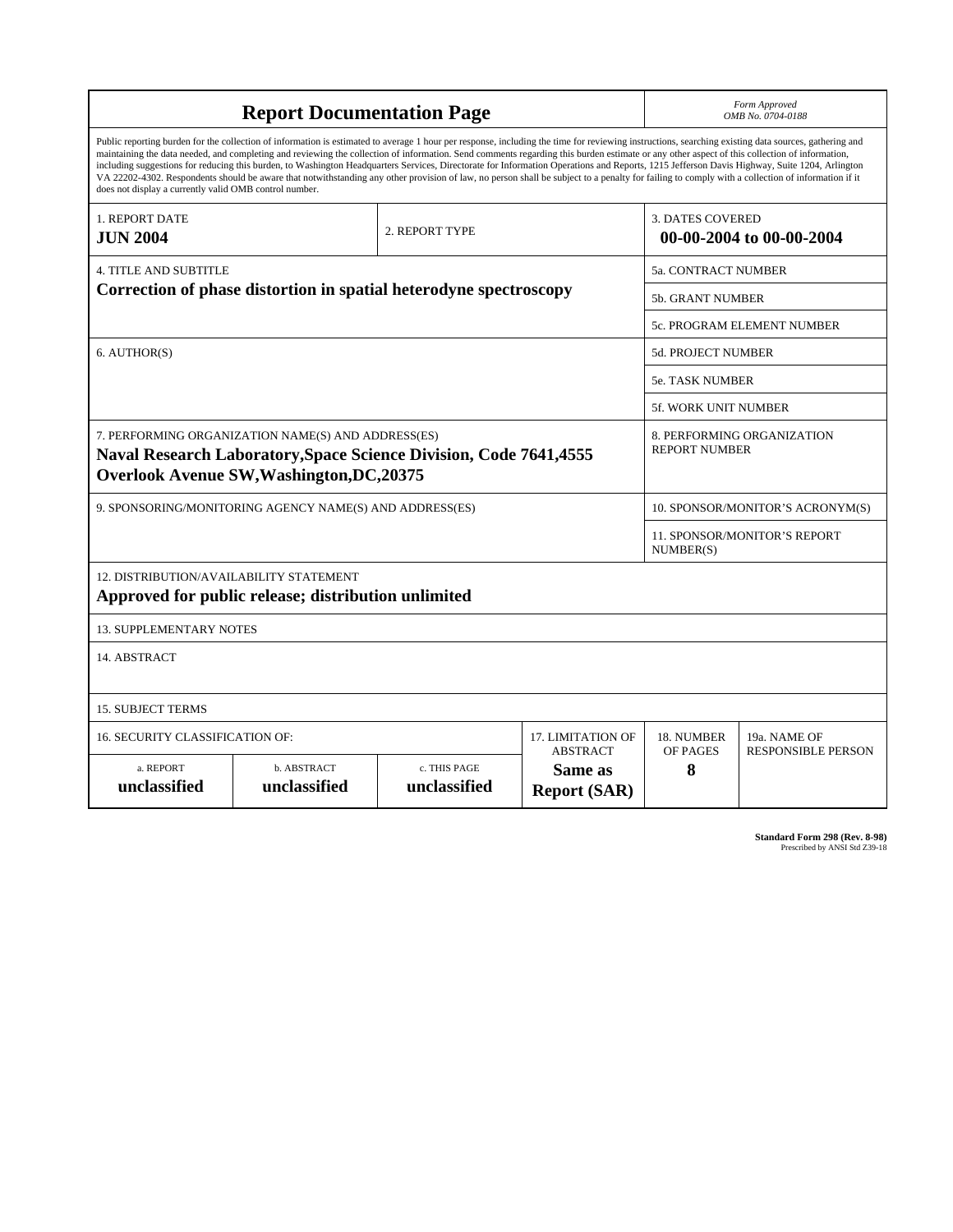

Fig. 1. Schematic diagram of the basic non-field-widened SHS configuration. The dashed lines illustrate an incoming wave front and the corresponding exiting wave fronts, which are crossed with an angle of  $2\gamma$ . The ray bundle for one interferogram element is outlined, showing that only a small section of the interferometer and optics are used for any individual interferogram element. FTS, Fourier-transform spectrometer.

are recorded with high contrast as long as the interferometer elements are good over the small area sampled by each detector pixel. These phase distortions are analogous to nonuniform path difference sampling in Fourier-transform spectroscopy (FTS). Another potential cause for phase distortion in a SHS interferogram is the image distortion of the exit optics, which reimages the fringe localization plane on the detector array. These phase distortions have no obvious equivalent in FTS. Generally, significant phase distortion can and should be avoided in any SHS instrument design. If, however, an instrument shows significant phase distortion,4 it is a characteristic of the spectrometer and can generally be corrected without significant loss of the signal-to-noise ratio in the measured data during the postprocessing of the interferogram. The SHS concept therefore poses relaxed flatness, index homogeneity, and alignment requirements compared with a Fourier-transform spectrometer. Moreover, optical defects, for example, a scratch on the grating, have only a localized effect on the interferogram, which allows for their isolation and proper treatment in the processing of the interferogram.

In the following section we revisit the basics of the SHS interferogram as a basis for the subsequent discussion on how to determine the phase distortion for a given spectrometer. As an example, an interferogram measured with the Spatial Heterodyne Imager for Mesospheric Radicals–Space Shuttle Middeck (SHIMMER-MIDDECK) instrument<sup>3</sup> is used. Finally, correction techniques for different types of phase distortion are discussed by use of model calculations of a near-UV solar spectrum.

### **2. Spatial Heterodyne Spectroscopy Interferogram**

Figure 1 illustrates the basic process by which a SHS interferogram is created. Incoming wave fronts are split into the two interferometer arms, and the returning diffracted wave fronts recombine at the beam splitter. The recombining wave fronts are parallel and coincident for only one wave number, the Littrow wave number  $(\sigma_0)$ , which produces a constant signal across the detector. For wave numbers different from the Littrow wave number, the exiting wave fronts are crossed as shown in Fig. 1, resulting in a fringe pattern that is recorded by the detector array. For wave numbers close to the Littrow wave number, the spatial frequency of the fringes is directly proportional to the wave-number difference ( $\delta \sigma = \sigma_0 - \sigma$ ), so that the modulated portion of the detected signal is the Fourier transform of the incident spectral distribution heterodyned around the Littrow wave number.1

For the following discussion of phase distortion, we introduce the fundamental form of a SHS interferogram, in which *x* is the location of an individual detector element in the dispersion plane  $x = 0$  is the point of stationary phase, i.e., the location of zero path difference  $(ZPD)$ ,  $\kappa$  is proportional to the heterodyned wave number,  $\delta\sigma$ , and  $\Phi(\kappa, x)$  is an additive phase-distortion term:

$$
I(x) = \int_{-\infty}^{\infty} A(\kappa, x) \beta(\kappa) (\exp\{i[\kappa x + \Phi(\kappa, x)]\} + \exp\{-i[\kappa x + \Phi(\kappa, x)]\}) d\kappa.
$$
 (1)

The goal is to retrieve the spectral intensity  $\beta(\kappa)$  from the interferogram, which is the sum of cosine fringes with the amplitude  $\beta(\kappa)$  multiplied by a normalized envelope function  $A(\kappa, x)$ . If the envelope function is unity and the phase-distortion term,  $\Phi(\kappa, x)$ , is zero, a simple Fourier transform yields  $\beta(\kappa)$  for  $\kappa > 0$  and  $\beta(-\kappa)$  for  $\kappa < 0$ . The effect of the envelope function is that the retrieved spectrum is convoluted with the Fourier transform of the envelope function. This effect is familiar from FTS and contributes to the finite resolution of measured spectra and the instrumental line-shape function in general. In SHS the envelope function depends on wave-number-independent contributions such as the finite detector size and wavenumber-dependent contributions such as the modulation transfer function of the imaging optics. In the following we do not investigate the effects of  $A(\kappa, x)$  further because they are similar to FTS. Instead, we focus on the effect of the phase term.

#### **3. Measuring Phase Distortion**

### A. Method

The overall approach to determine phase distortion is to use measurements of a monochromatic source.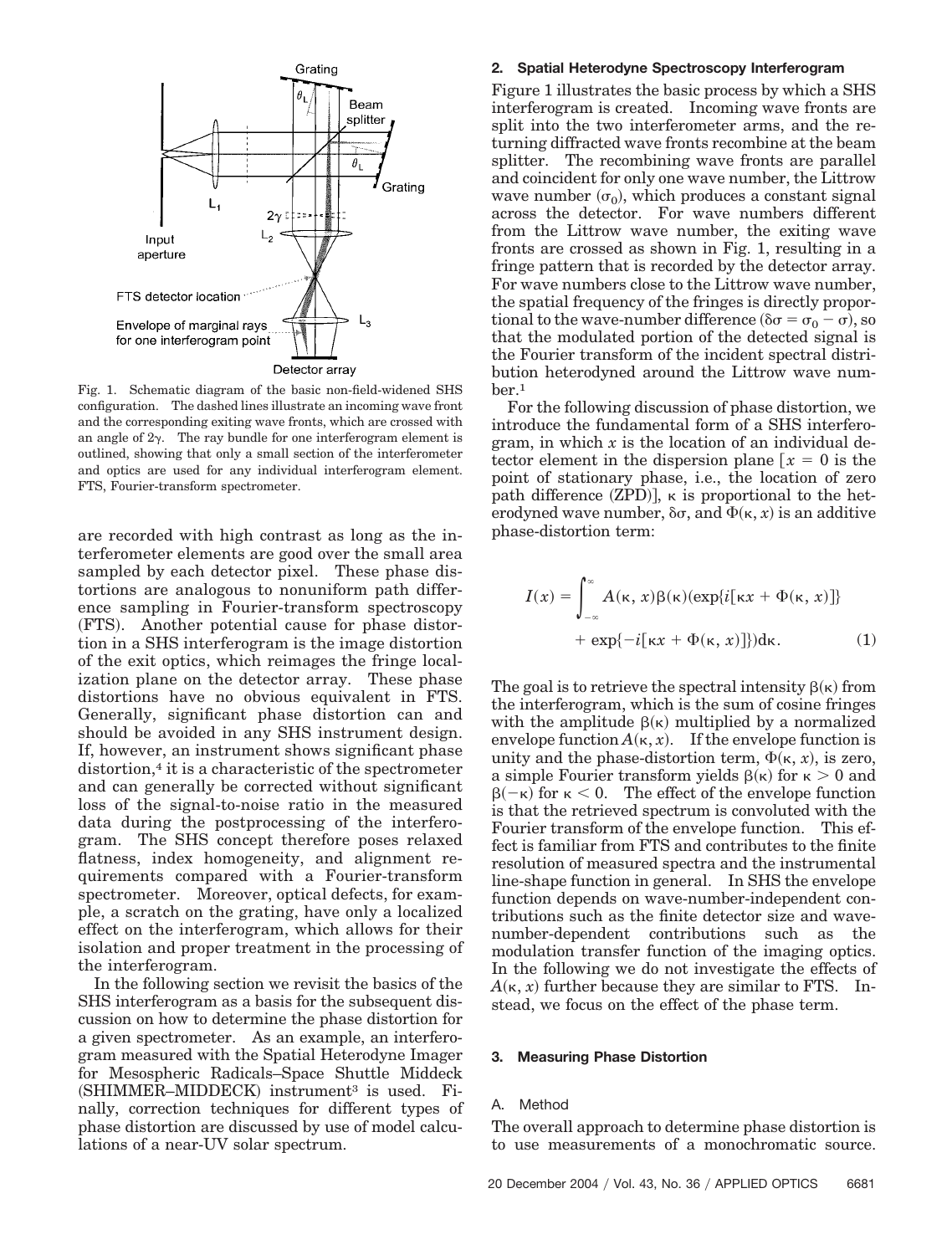**Table 1. Key Design Parameters of the SHIMMER–MIDDECK Instrument**

| Attribute                                     | Design Value                           |  |  |
|-----------------------------------------------|----------------------------------------|--|--|
| Spectral filter                               | 2.3 nm FWHM centered at 308.9 nm       |  |  |
| Resolving power                               | 53,500                                 |  |  |
| Spectral resolution                           | $58 \times 10^{-3}$ Å                  |  |  |
| Maximum étendue (without optics transmission) | $96 \times 10^{-3}$ cm <sup>2</sup> sr |  |  |

For a monochromatic source, the modulated portion of the interferogram  $I_{\kappa_0}$  can be written as

$$
I_{\kappa_0}(x) = A(\kappa_0, x)\beta(\kappa_0)(\exp\{i[\kappa_0 x + \Phi(\kappa_0, x)]\}
$$
  
+ 
$$
\exp\{-i[\kappa_0 x + \Phi(\kappa_0, x)]\}.
$$
 (2)

If the phase-distortion term varies slowly with *x*, the Fourier transform of  $I_{\kappa_0}$ ,  $\mathbf{F}(I_{\kappa_0})$ , has nonzero values only in the vicinity of  $\kappa_0$  and  $-\kappa_0$ , corresponding to the two exponential functions in Eq.  $(2)$ . By multi- $\operatorname{plying} \mathbf{F}(I_{\kappa_0})$  with a window function that removes the signal at and around  $-\kappa_0$ , we can isolate the signal around  $\kappa_0$ , and, after backward transformation, we get

$$
I_{\kappa_0}(x) = A(\kappa_0, x)\beta(\kappa_0) \exp\{i[\kappa_0 x + \Phi(\kappa_0, x)]\}.
$$
 (3)

The total phase for  $\kappa_0$  can then be obtained by

$$
\kappa_0 x + \Phi(\kappa_0, x) = \arctan\{\Im[I_{\kappa_0}(x)]/\Re[I_{\kappa_0}(x)]\}, \quad (4)
$$

where  $\Im$  and  $\Re$  extract the imaginary and real parts of their respective arguments. By subtracting the first term from the left side of Eq.  $(4)$ , one can determine the phase distortion for the wave number of the monochromatic source. To determine the phase distortion as a function of wave number,  $\Phi(\kappa, x)$ , one can repeat the procedure with monochromatic sources of different wave numbers. Most convenient is a tunable monochromatic source. As an alternative, one can use a source with well-separated unresolved lines. Isolating the different lines in  $F(I)$ , as described above, then yields the same result as with a true monochromatic source.

At this point, we also mention that the shape of the envelope function  $A(\kappa_0, x)$  can be obtained from Eq. (3) in that  $\beta(\kappa_0)$  is a scalar and the exponent of the exponential function is known from the first term in Eq. (4). The investigation of the wave-numberdependent envelope function is useful to understand the wave-number-dependent instrumental lineshape function of a given interferometer.

### B. Example

As an example for a measurement of the phase distortion of a SHS spectrometer, we use the SHIMMER–MIDDECK instrument that flew on the Space Shuttle Atlantis (STS-112) in October 2002<sup>3,5</sup> and a manganese-neon (MnNe) hollow-cathode lamp as the source. The SHIMMER–MIDDECK instrument measures double-sided interferograms with a UV-sensitive CCD. Some key design specifications of this instrument are listed in Table 1. Figure 2 shows the power spectrum (relative intensity versus

6682 APPLIED OPTICS Vol. 43, No. 36 20 December 2004

fringe frequency) of the MnNe lamp within the passband of the spectrometer around 309 nm. We determined the spectrum by transforming the modulated part of the measured interferogram after correcting it for detector offset (bias and dark) and a flat field. From the 32 interferograms that SHIMMER– MIDDECK images simultaneously on the CCD,3 interferogram number 16 was chosen for this example. This interferogram was recorded along a CCD row near the center of the two-dimensional array. The power spectrum in Fig. 2 also includes the negative spatial frequencies, which result directly from the Fourier transform of the interferogram. The spectral filter blocks any real signal at negative frequencies (see Table 1). The spectral resolution of the measurement is approximately 58 mÅ.

The MnNe spectrum features several atomic lines. Four of these lines, identified as A, B, C, and D in Fig. 2, were chosen for the determination of the wavenumber-dependent phase distortion. They were selected because they are strong and interference of neighboring lines is minimal. Details about the selected lines are given in Table 2.

Following the method described above, we now isolate the individual lines. We chose to multiply the complex spectrum with normalized Gaussian functions centered on the maximum intensity of the lines and a full width at half-maximum (FWHM) of 9.7 spectral elements. The isolation functions are shown in gray and referenced to the right ordinate in Fig. 2. Backward transformation of the isolated lines yields  $I_{\kappa_0}(x)$  for each line, and we can now cal-



Fig. 2. Black curve, power spectrum of a MnNe hollow-cathode lamp as measured by the SHIMMER–MIDDECK instrument versus spatial frequency of the recorded fringes. Gray curve, Gaussian functions (FWHM  $= 9.7$  spectral elements) used to isolate individual emission lines in order to determine the frequencydependent phase distortion.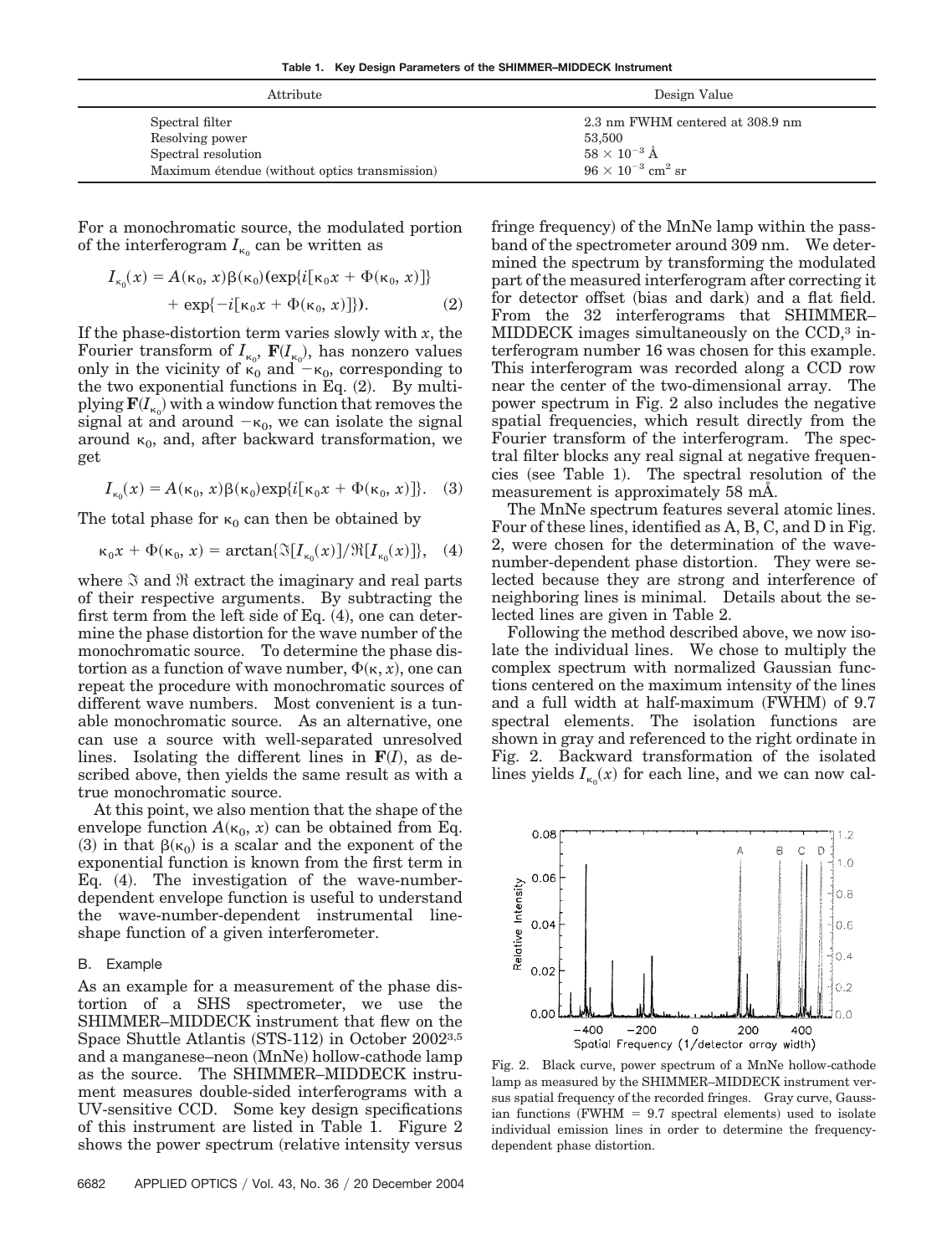**Table 2. Emission Lines Selected for This Study**

| Identifier | Emitter | Line position <sup>6</sup> $(nm)$ |
|------------|---------|-----------------------------------|
|            | Mn I    | 307.9642                          |
| в          | Ne II   | 308.8170                          |
|            | Ne II   | 309.2901                          |
|            | Ne II   | 309.7133                          |

culate the total phase  $[\Phi(\kappa_0, x) + \kappa_0 x]$  for each line by using Eq.  $(4)$ .

We define phase shift as the phase at  $x = 0$  (near the ZPD). This phase shift can be considered to be the value of the phase-distortion function at  $x = 0$ . The phase shift for our example spectrum is shown in Fig. 3 as a function of the wavelength. The nearlinear wavelength dependence is familiar from FTS and is the result of effects such as the dispersion within the interferometer or the sampling grid, which generally does not include the ZPD location. For increased clarity of the following considerations, we subtract the phase shift from the total phase of the emission-line interferograms so that all measured phase functions are zero at  $x = 0$ .

To determine the phase distortion,  $\Phi(\kappa_0, x)$ , from Eq. (4), we need to determine  $\kappa(\sigma)$ , where  $\sigma$  is the wave number of the signal. This is equivalent to the frequency calibration of the spectrometer. In our example, we fit a phase plane  $\Omega[\kappa(\sigma), x]$  to the phase functions of the four emission lines.  $\Omega[\kappa(\sigma), x]$  assumes a linear relationship between the heterodyned wave number and  $\kappa$ :

$$
\Omega(\sigma, x) = \kappa(\sigma)x = C(\sigma - \sigma_0)x.
$$
 (5)

The two fit parameters are  $\sigma_0$ , the Littrow wave number, and *C*, a constant. The result of the fit is shown in Fig. 4. In this three-dimensional plot the measured, phase-shift-corrected phase functions of the four emission lines are plotted as bold solid lines with the fitted phase plane overplotted in gray. For the Littrow wave number  $\sigma_0$ , the phase function is zero for each pixel. For pixel number 0, near the ZPD, the phase function is zero for all wave numbers because we phase shift corrected the measured phase functions. The fit results in a Littrow wave number  $\sigma_0$  of 32570.4 cm<sup>-1</sup> ( $\lambda$  = 307.027 nm) and a *C* of



Fig. 3. Phase shift near the ZPD point for the four MnNe emission lines. The naming of the lines  $(A, B, C, D)$  follows from Fig. 2 and Table 2.



Fig. 4. Bold, solid traces are the phase-shift-corrected total phase functions of the four MnNe emission lines listed in Table 2. The gray mesh is the phase plane that is fitted to the four phase functions. The two fit parameters are the Littrow wave number  $\sigma_0$ , where the phase function is zero, and the parameter *C*, which is the linear slope increase of the phase functions with respect to the heterodyned wave number  $(\sigma_0 - \sigma)$ ; see also Eq. (4).

0.0101412  $[(rad/cm^{-1})/pixel$  width], which corresponds to a grid spacing of approximately 58 mÅ in the spectrum and a maximum bandwidth of approximately 2.97 nm for 1024 interferogram samples.

At this point we can determine the phase distortion  $\Phi(\kappa_0, x)$ , which, according to Eq. (4), is the residual of the measured phase functions and the phase plane plus the phase shift that we subtracted before the fit.

Figure 5 shows the phase-shift-corrected phase distortion for the four emission lines in the MnNe spectrum. The data show that there is little phase distortion around the ZPD location  $(x = 0)$ , but a small additional phase component is apparent for all four wave numbers toward higher optical path difference. The data do not show a strong wave-number dependence of the phase distortion, as indicated by the similarity of the four curves. The slight wave-



Fig. 5. Phase-shift-corrected phase distortion for the four emission lines listed in Table 2. All graphs are zero for pixel 0 owing to the phase-shift correction. The phase distortion does not show a significant frequency dependence the curves basically fall on top of one another). The smoothness of the curves is caused by the narrow Gaussian isolation functions shown in Fig. 2. The phase distortion is small in the center of the detector array, and the maximum phase distortion is less than a fringe  $(2\pi)$ , even for line D, which has the highest spatial frequency  $(\sim 467$  fringes per detector width) of the four lines.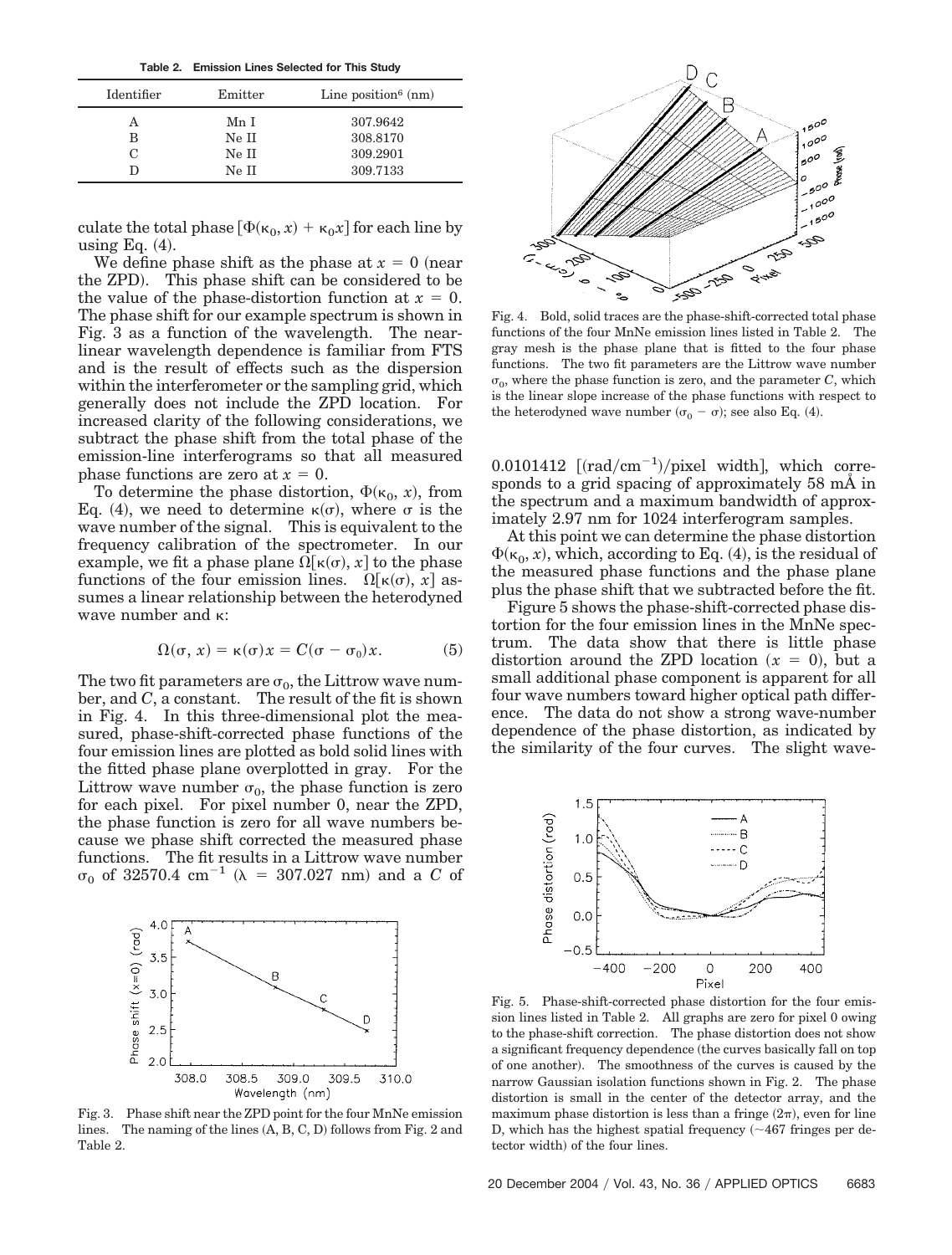number dependence is possibly caused by the interference of neighboring lines.

The smoothness of the phase distortion in Fig. 5 is a direct consequence of the narrow Gaussian isolation function. Ideally, a monochromatic source is used to determine the phase distortion, so that a narrow isolation function is not necessary to suppress neighboring lines; thus the phase distortion can be determined with higher resolution. However, as long as the phase distortion is sufficiently slowly varying, a high-resolution measurement of its variation should not be necessary.

If significant phase distortion is present for a given SHS instrument, it is characteristic of the spectrometer and can generally be corrected for in the postprocessing of the interferogram with little impact on the signal-to-noise ratio. In the following, we discuss several types of phase error and possible correction techniques.

# **4.** Phase Shift  $[\Phi = \phi_{\kappa}(\kappa)]$

The case in which the phase term in Eq.  $(1)$  is a function of wave number only  $[\Phi = \phi_{\kappa}(\kappa)]$  is commonly known as phase shift. Possible causes for phase shift are an uncompensated beam splitter or a sampling grid that does not include the exact zero path location of the measured interferogram. Phase shift has been discussed widely in the FTS literature, so we mention only some key aspects of it and refer the reader to the references for details.

Equation (1) shows that a phase shift is equivalent to a multiplication of the recovered spectrum by  $\exp[i\phi_{\kappa}(\kappa)]$  for  $\kappa > 0$  and  $\exp[-i\phi_{\kappa}(\kappa)]$  for  $\kappa < 0$ . The simplest correction method is to calculate the absolute value of the retrieved spectrum, also called the power spectrum. This operation ensures that the entire spectral information is again contained in the real part of the recovered spectrum; however, it has a nonlinear effect on the measurement noise7 because both the real and the imaginary noise components contribute to the power spectrum.

Better correction techniques are based on a determination of  $\phi_{\kappa}(\kappa)$  from the double-sided part of the interferogram by use of the fact that the spectrum by definition has no imaginary part. Generally, the multiplication of the spectrum<sup>8</sup> with  $\exp[i\phi_{\kappa}(\kappa)]$  or the equivalent convolution in the interferogram domain7 will yield the phase-corrected spectrum. Especially for one-sided interferograms and emission-line spectra, the phase-shift correction has to be performed carefully to avoid the introduction of intensity and absolute line position errors. Further details about phase-shift correction can be found in the FTS literature.7–10

5. Frequency-Independent Phase Distortion  $[\Phi = \phi_x(x)]$ The case in which the phase term in Eq.  $(1)$  is a function of optical path difference only  $[\Phi = \phi_x(x)]$  is not typical for FTS but can be found in narrowbandpass SHS systems. It can be caused, for example, by grating figure errors or index inhomogeneities in the interferometer. The phase error  $\phi_x(x)$  can be

determined from a single interferogram of one monochromatic source as described by Harlander *et al*.2 or from a multiline source as discussed previously in this paper. Correcting a frequency-independent phase distortion2 can be achieved by a multiplication of the interferogram in Eq. (1) with  $\exp[-i\phi_x(x)]$ , which yields

$$
I'(x) = \int_{-\infty}^{\infty} A(\kappa, x) \beta(\kappa) \exp[i(\kappa x)] + A(\kappa, x) \beta(\kappa)
$$
  
× exp{-*i*[ $\kappa x + 2\phi_x(x)$ ]}d $\kappa$ . (6)

The first term is identical to the corresponding term in the interferogram without any phase error. Its Fourier transform is the spectrum  $\beta(\kappa)$  for  $\kappa > 0$ . Here the instrumental line-shape function is the Fourier transform of the envelope function  $A(\kappa, x)$ , which remains unchanged. The second term in Eq.  $(6)$  acquires twice the phase error, and the Fourier transform of this term results in  $\beta(\kappa)$  for  $\kappa < 0$  convoluted with the Fourier transform of  $A(\kappa, x) \exp[-2i\phi_x(x)]$ . If this corrupted envelope function is a slowly varying function of  $\overline{x}$ , its Fourier transform will be localized, i.e., confined to low-frequency components. In this case the second term in Eq. (6) will have only a small effect on the  $\kappa > 0$  part of the Fourier transform of  $I'(x)$ , which then contains the complete, corrected spectral information. The  $\kappa$  < 0 part can be ignored.

According to the convolution theorem of Fourier transformation, the multiplication with  $\exp[-i\phi_x(x)]$ in Eq. (6) is equivalent to the convolution with the Fourier transform of  $\exp[-i\phi_x(x)]$  in the spectral domain. For slowly varying phase distortions the convolution kernel  $F{\exp[-i\phi_x(x)]}$  has the advantage of being localized in the spectral domain (see below).

## **6.** Frequency-Dependent Phase Distortion  $[\Phi = \phi(\mathbf{x}, \mathbf{\kappa})]$ The case of the frequency-dependent phase distortion is the most general case. The previously discussed cases are included in this case.

A possible cause for frequency-dependent phase distortion is image distortion by the exit optics  $(L_2)$ and  $L_3$  in Fig. 1). If image distortion is present, the fringe pattern at the detector still appears in focus, but the magnification of the image changes across the detector array. As a consequence, the fringe frequency from a monochromatic source changes across the detector array. In this case, the resulting phase distortion is proportional to the fringe frequency. In our previously discussed example, image distortion would cause the phase distortion of line  $D$  ( $\sim$ 467 fringes per detector width) to be approximately 2.8 times the phase distortion of line  $A \sim 164$  fringes per detector width). Figure 5 does not show this behavior, which indicates that, for this instrument, image distortion is not the dominant contribution to the phase distortion.

The correction of the frequency-dependent phase distortion has to be performed in the spectral domain because the correction is different for each wave number and the interferogram samples carry information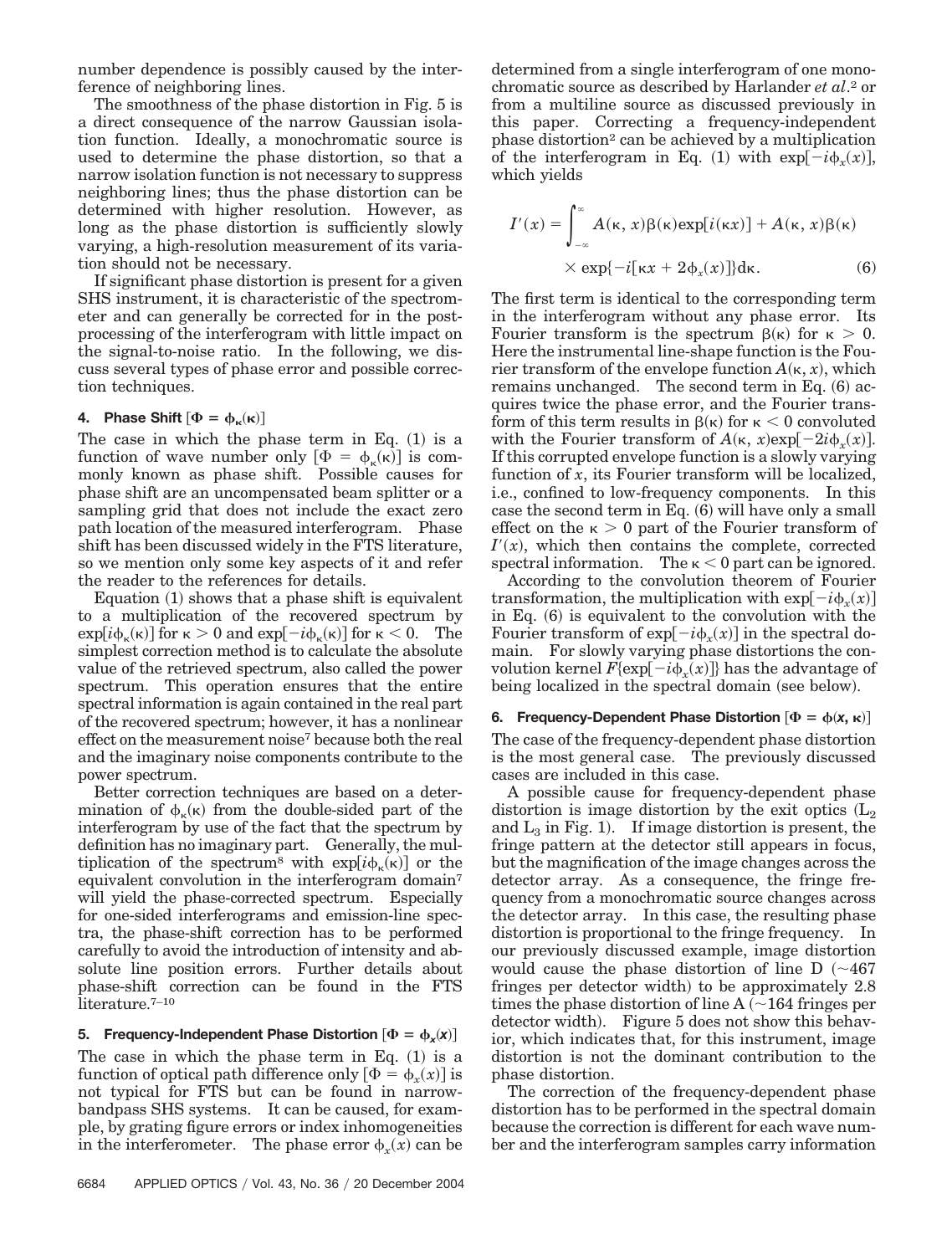of all wave numbers at the same time. In the case of the frequency-independent phase distortion we found, at the end of Section 5, that the correction can be performed in the spectral domain via a convolution with a correction function. Here we will apply a similar technique.

To correct for the frequency-dependent phase distortion, we first calculate the Fourier transform of  $\exp[-i\phi(x, \kappa)]$  for each  $\kappa$ , which we call  $G_{\kappa}(\kappa')$ :

$$
G_{\kappa}(\kappa') = F(\exp\{-i[\phi(x, \kappa)]\}).\tag{7}
$$

Then we correct the spectrum  $\beta_U(\kappa')$  that results from the Fourier transformation of the uncorrected interferogram by convolving it with  $G_{\kappa}(\kappa')$ :

$$
\beta_C(\kappa) = \int_{-\infty}^{\infty} \beta_U(\kappa'') G_{\kappa}(\kappa - \kappa'') d\kappa''.
$$
 (8)

In the strict mathematical sense, this is only a convolution if the function  $G_{\kappa}(\kappa')$  is independent of  $\kappa$ , which is the case of frequency-independent phase distortion, and it is equivalent to the correction technique previously discussed for that case. Here the convolution function depends on  $\kappa$ . However, if the phase distortion is slowly varying with *x* and  $\kappa$ ,  $G_{\kappa}(\kappa')$ will also vary slowly with  $\kappa$ , and all  $G_{\kappa}(\kappa')$  functions are nonzero only around  $\kappa' = 0$ . This means that  $locally$  (around each  $\kappa$  in the spectrum) the conditions are similar to a real convolution, and good correction results can be achieved with this technique. In Section 7 we will illustrate this technique by using the highly structured, near-UV solar spectrum as an example.

### **7. Simulated Performance of Frequency-Dependent Phase-Distortion Correction with a Near-UV Solar Spectrum**

To assess the performance of the frequencydependent phase-distortion correction discussed above, we take a high-resolution near-UV solar spectrum,11 multiply it with a filter transmittance centered at approximately 309 nm, and bin it into 513 frequency bins with a width of 60 mÅ. These parameters have been chosen because they are similar to the parameters of the SHIMMER instruments.3,12 By use of Eq. (2) as a model, synthetic interferograms were generated for this spectrum for the various phase-distortion functions described below. Figure 6, panel A (6A), shows the spectrum without any phase distortion.

The first simulation uses a set of phase-distortion functions that are a superposition of a frequencyindependent contribution and a function that is proportional to the frequency and to the fourth power of the pixel number to simulate image distortion. Figure 6B shows three phase-distortion functions for the frequencies marked  $\sigma_{\text{I}}$ ,  $\sigma_{\text{II}}$ , and  $\sigma_{\text{III}}$  in Fig. 6A. The leftmost, black marking in Fig. 6A corresponds to the Littrow frequency. Figure 6C shows the real part of the uncorrected spectrum that is retrieved by the Fourier transform of the phase-distorted interfero-



Fig. 6. First simulation case: high spectral resolution and nonperiodic phase distortion. A: high-resolution solar spectrum multiplied with a typical interference filter transmittance. The leftmost, black mark indicates the Littrow frequency, and gray marks indicate the frequencies for which the phase-distortion functions are plotted in panel B. B: phase-distortion functions for the frequencies marked in panel A. C: black curve, real part of the uncorrected, phase-distorted spectrum. Gray, residuals between the uncorrected spectrum and the initial spectrum. D: black curve, phase-distortion-corrected spectrum. Gray, residuals between the phase-distortion-corrected spectrum and the initial spectrum multiplied by 10.

gram. It also shows the residuals with respect to the initial spectrum (Fig. 6A) in gray. Figure 6D shows the phase-corrected spectrum and the residuals multiplied by 10 in gray. The correction has improved the residuals by more than an order of magnitude, but a systematic residual at the 1% level is still apparent. The correction is not complete because it relies on the assumption that the convolution functions the Fourier transform of the phase-distortion functions) are slowly varying with frequency and quickly falling off to zero away from the center. The phase-distortion functions and corresponding convolution functions that we used for the first simulation violate mainly the second assumption. The convolution functions in this simulation do not show rapid convergence to zero away from the center because the phase distortion for the lowest frequency is significantly different from that at the highest frequency and the discrete Fourier transform of this discontinuity results in significant ringing.

One can avoid this behavior by choosing phasedistortion functions that have the same value for the highest and lowest frequencies, as seen in Fig. 7B. As a result, the residuals (Fig. 7D) of the corrected spectrum improve significantly. Of course, this is not a real option for a given spectrometer, in which the phase-distortion functions cannot be changed easily. Another, more practical way to improve the performance of the correction is to reduce the resolution of the spectrum, for example by apodizing the interferogram. The lower-resolution spectrum will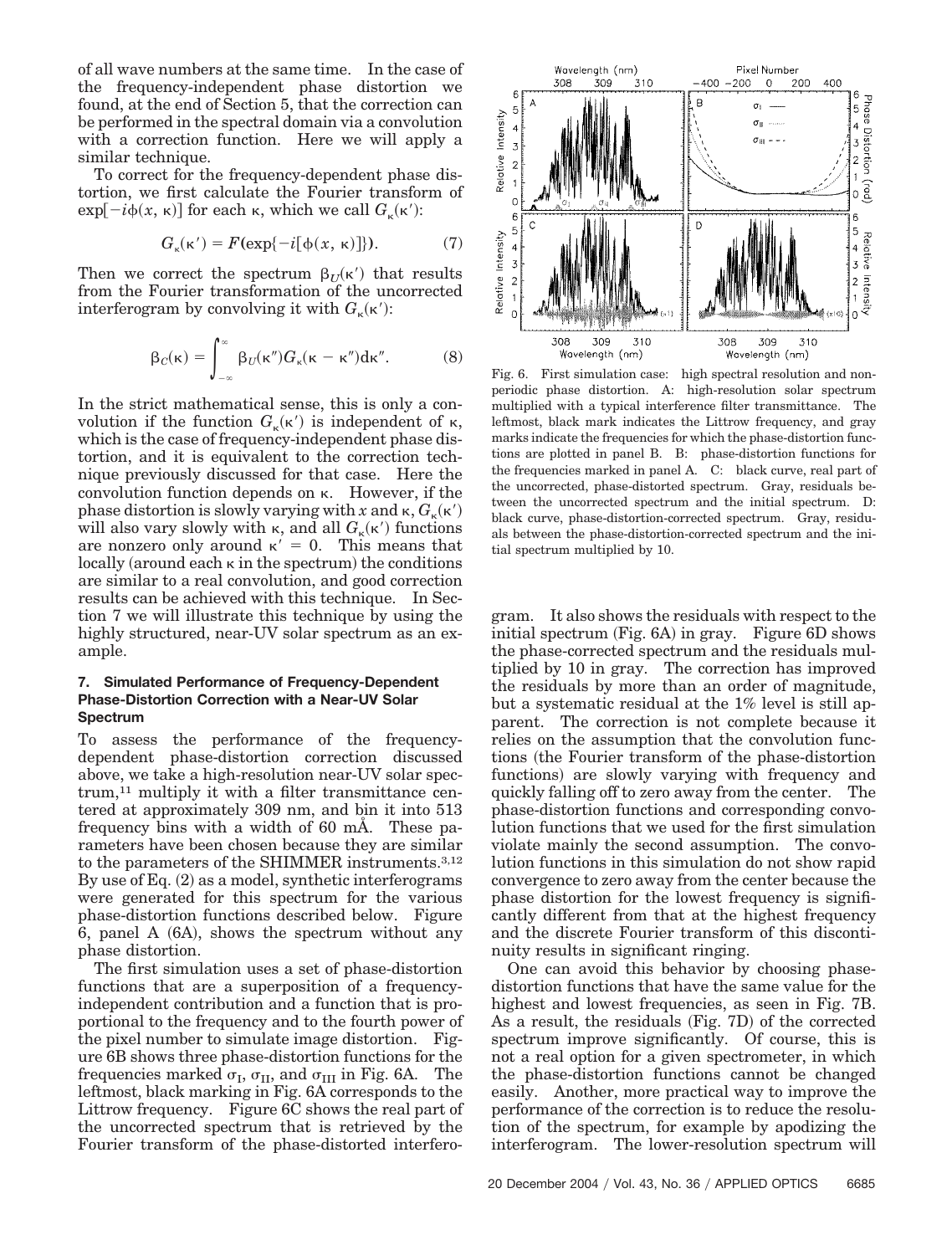

Fig. 7. Second simulation case: high spectral resolution and periodic phase distortion. A: high-resolution solar spectrum multiplied with a typical interference filter transmittance. The leftmost, black mark indicates the Littrow frequency, and the gray marks indicate the frequencies for which the phase-distortion functions are plotted in panel B. B: phase-distortion functions for the frequencies marked in panel A. C: black curve, real part of the uncorrected, phase-distorted spectrum. Gray, residuals between the uncorrected spectrum and the initial spectrum. D: black curve, phase-distortion-corrected spectrum. Gray, residuals between the phase-distortion-corrected spectrum and the initial spectrum multiplied by 100. The residuals are more than an order of magnitude smaller than in the first simulation case  $(Fig. 6)$ .

effectively minimize the contributions of the highfrequency ringing of the convolution function in Eq. (8). However, the price of lower spectral resolution has to be paid. Figure 8A shows the solar spectrum convoluted with the line-shape function that corresponds to an interferogram apodization with a Hanning function. For this case, the residuals of the corrected spectrum are well below the  $1\%$  level (see Fig. 8D).

Many spectra are calculated with apodized interferograms from the start to achieve a well-localized instrumental line-shape function rather than a sinc line-shape function that also includes significant ringing. In case the loss in resolution by apodizing the interferogram is not acceptable, the phasedistortion term can be included in a frequencydependent instrumental line-shape function for further data analysis.

### **8. Conclusion**

Interferograms measured by SHS instruments may show phase distortion depending on the instrument design and implementation. If significant phase distortion is present for a given instrument, it can generally be corrected without significant loss of the signal-to-noise ratio. We presented a method to determine the frequency-dependent phase distortion and applied it to a measurement of a UV SHS instrument by using a multiline source. For this case, we found the phase distortion to be small (less than a



Fig. 8. Third simulation case: lower spectral resolution and nonperiodic phase distortion. A: high-resolution solar spectrum convolved with the kernel  $(\frac{1}{4})$  $\frac{1}{4}$ ,  $\frac{1}{2}$ ,  $\frac{1}{4}$ ), which is equivalent to an interferogram apodization with a Hanning function, multiplied with a typical interference filter transmittance. The leftmost, black mark indicates the Littrow frequency, and the gray marks indicate the frequencies for which the phase-distortion functions are plotted in panel B. B: phase-distortion functions for the frequencies marked in panel A. C: black curve, real part of the uncorrected, phase-distorted spectrum. Gray, residuals between the uncorrected spectrum and the initial spectrum multiplied by 10. D: black curve, phase-distortion-corrected spectrum. Gray, residuals between the phase-distortion-corrected spectrum and the initial spectrum multiplied by 100. The residuals are more than an order of magnitude smaller than in the first simulation case Fig. 6) and well below the 1% level.

fringe even for the highest spatial frequencies) and virtually frequency independent. We subsequently simulated three phase-correction cases by using the UV solar spectrum around 309 nm with different spectral resolutions and different phase-distortion functions. We verified that the correction method works well if the phase distortion varies slowly with frequency and if the Fourier transform of the phasedistortion functions falls off quickly for higher frequencies. Since the second assumption is not necessarily true, e.g., if the phase-distortion functions are not periodic, we showed that decreasing the resolution of the spectrum (apodizing the interferogram) improves the quality of the correction.

Small phase distortions like the ones in our example should be the goal of every SHS spectrometer design but are not always easy to achieve.<sup>4</sup> In these cases the proper correction gains in importance.

Funding for this research was provided by the Office of Naval Research. Additional support for the SHIMMER–MIDDECK instrument was provided by the National Science Foundation (ATM-9612228) and NASA (NRA 00-OSS-01 G/LCAS).

### **References**

1. J. M. Harlander, R. J. Reynolds, and F. L. Roesler, "Spatial heterodyne spectroscopy for the exploration of diffuse inter